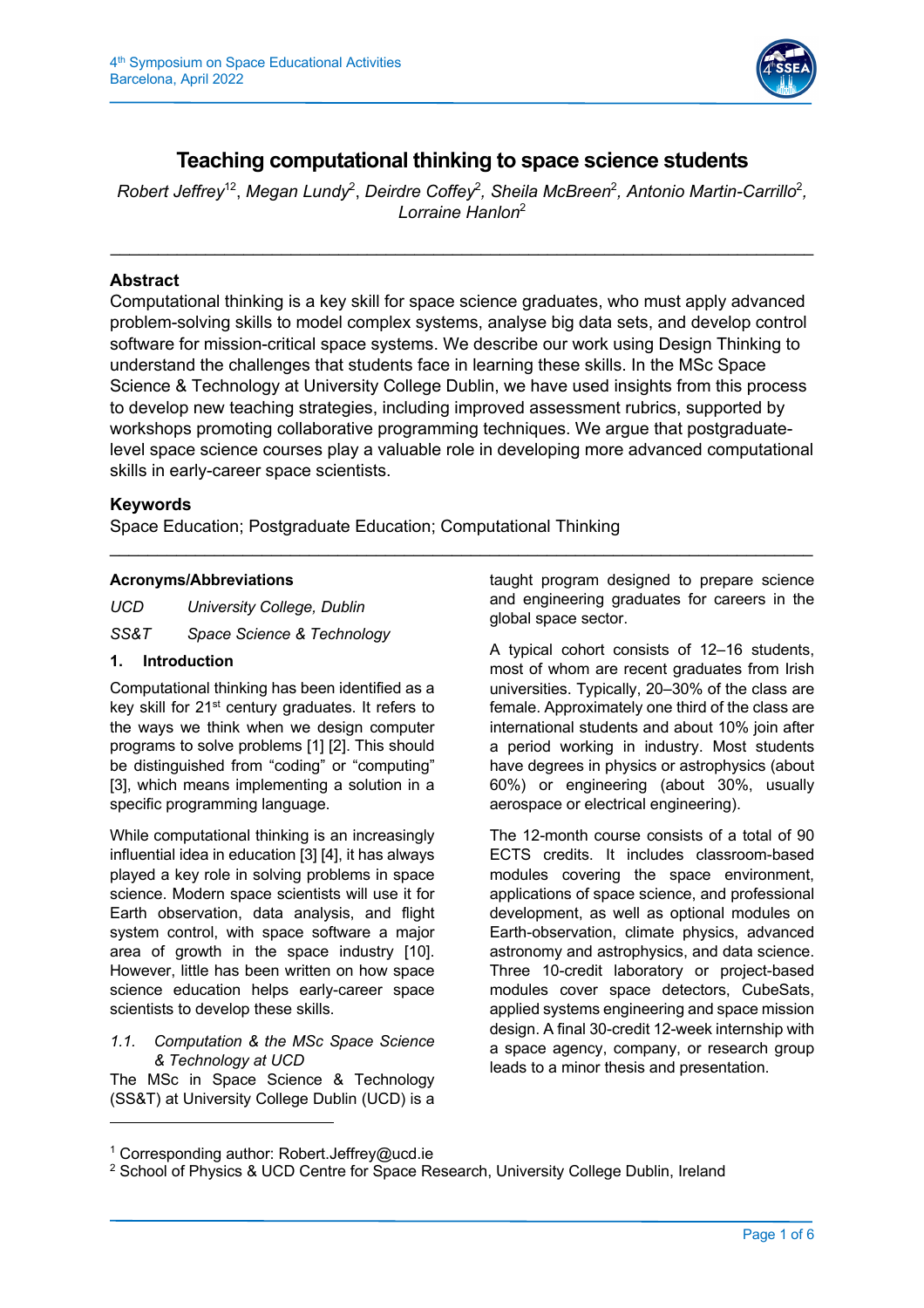

Programming plays important and varied roles in many of these modules. Students write short programs to do calculations on homework assignments, and develop longer, complex programs to control complex space systems. They write data processing pipelines to calibrate and characterise gamma-ray detectors in the Space Detector Lab. They design and simulate space telescopes. In the Satellite Subsystems Laboratory, they write software to interface to our CubeSat simulator, EduCube [5], and to control their own "TupperSats" – Raspberry Pi-based experimental payloads that they fly on high-altitude balloons [6].

While computational ability is an essential skill in the SS&T course, it is often not an explicitly assessed learning outcome. For example, the learning outcomes of the TupperSat project focus on understanding the space mission life cycle and systems-engineering processes. Since space project teams need software expertise as much they need mathematical or written skills, students need appropriate support to develop these computational skills.

We encourage our students to use Python to solve these problems, and students need to use advanced programming techniques, including handling large data sets, concurrency, object orientation, and exception handling. To solve problems of this scope and complexity, students must also learn to think clearly and creatively about what they are doing: they must learn computational thinking, as well as how to code.

From talking to our alumni and employers, we know that our students value the computational skills that they develop during the course as they move into industry. But we also know that they find the learning curve steep, with expectations set far higher than they are used to as undergraduates. We see this as instructors: often, students' progress early in the course is slowed to learn these core skills.

This sets the aim of this work: to better understand our students' needs and challenges developing the level of programming and computational skill needed to succeed on the course and in the space sector. We can do this with a user-focused, design thinking framework.

# **2. Methods — Design Thinking**

Design Thinking is a creative problem-solving approach used in industry and education to improve user experiences. It is often framed as

a sequence of stages or mindsets: "empathise, define the problem, ideate, prototype, test" [7], or "inspiration, ideation, implementation" [8]. These all capture a general principle: you must understand your user before you can understand their problems, and you must understand the problem before you can solve it.

Using this idea, we divided our work into three steps: understanding our students, defining the problem, and implementing solutions.

# **3. Step I — Understanding Our Students**

The first step in our design process is to empathise with our students, to understand their needs, views and experiences on the MSc SS&T. To do this, we surveyed students who completed the course between 2018 and 2021.

The anonymised questionnaire consisted of 33 questions divided into sections covering students' prior experience, the course itself, and their reflections looking back from their current career position. Some questions were posed as (numerical or verbal) rating scales, (eg., asking students to rate their confidence in a skill), but most used more open-ended written responses, to elicit students' experiences or perceptions.

The 4 cohorts contacted included 56 students, and we received responses from 29 students. We reviewed the responses with respect to several key questions:

- 1. what do incoming students know?
- 2. what do students do after the course?
- 3. what do students find helpful?
- 4. what do students find challenging?
- 5. what do students expect on the course?

We used students' quantitative responses (as shown, for example, in Figures 1–3), supported by select quotations from their written responses. We focused on identifying common themes and challenges from across the written responses by affinity mapping [9].

# *3.1. What do incoming students know?*

All respondents reported some prior programming experience, across a range of languages, but few students claim to have been confident programmers before joining the course (Fig. 1). One respondent specifically noted that they had been "over-confident" in their abilities, while another "didn't realise that [they] knew as little as [they] did".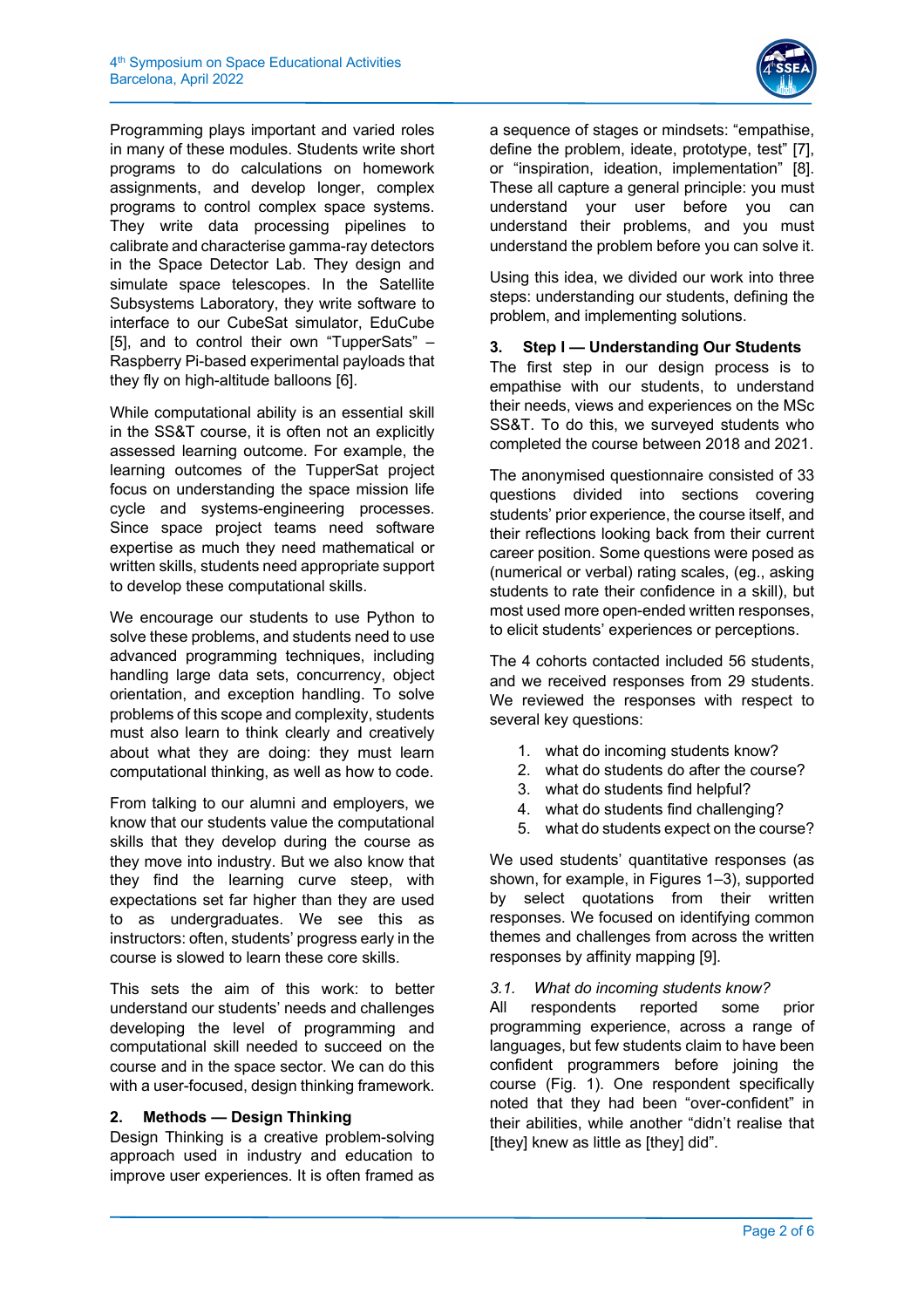



**Figure 1. Space-science students self-assessed programming confidence before and after the MSc SS&T (scale 0 - 4)**



**Figure 2. Programming languages used by our incoming students, and graduates.**



**Figure 3. What do space-science students use computing for?**

Nearly three quarters of students had used Python (Fig. 2), mostly for processing, analysis, and visualisation of laboratory data, or as part of an undergraduate research project. Almost two thirds had used C or C++ (often with Arduino microcontrollers), but students were less familiar with these languages. A small number had used technical or statistical software (eg., R, SAS).

Although most students (16 out of 29) had taken dedicated programming modules, this is not reflected in their written responses, which emphasise learning by writing code in labs. Formal programming classes appear

disconnected from the rest of their learning; two respondents noted that after taking a course in C++ or Java, they "never used it again".

In general, most students' experience comes from data analysis or visualisation in labs. Figure 3 shows that this is the only programming application that students report as an often or always present part of their undergraduate experience. Most students have some experience with embedded programming, but usually only associated with a single project.

We supplemented this picture with a brief review of publicly available information on programming in physics and engineering at a selection of universities in Ireland and the UK. The general qualitative picture is that physics students' prior knowledge is narrow and deep, while engineering students' prior knowledge is broader and shallower. Students from a physics background typically have experience using Python for data analysis in undergraduate laboratories throughout their degree, with occasional courses in C/C++. Students from engineering courses tend to have used a wider range of languages (often including MATLAB, Excel or C), for a wider range of purposes (including modelling and numerical methods), but often only in the early years of their course.

*3.2. What do students do after the course?* All respondents said that their confidence in their abilities increased after the course (Fig. 1). Figure 3 shows that computation is a routine part of their work. Three quarters of graduates use computers for data analysis often or all the time. Significant minorities of graduates use simulation or software development often or all the time, with a noticeable increase compared to undergraduate experiences (Fig. 3).

The course's emphasis on Python appears justified, as clearly the most popular language. It is used almost universally by respondents, with one noting that it was "considered a default requirement" when applying for jobs.

When asked to identify gaps in their learning, graduates want more experience with advanced technical skills. This includes a wider selection of languages (especially C++, although SQL, R and Ada were mentioned), advanced paradigms (especially object-orientation, which the course introduces briefly), and machine learning (which 5 students identified as a significant part of their career). Graduates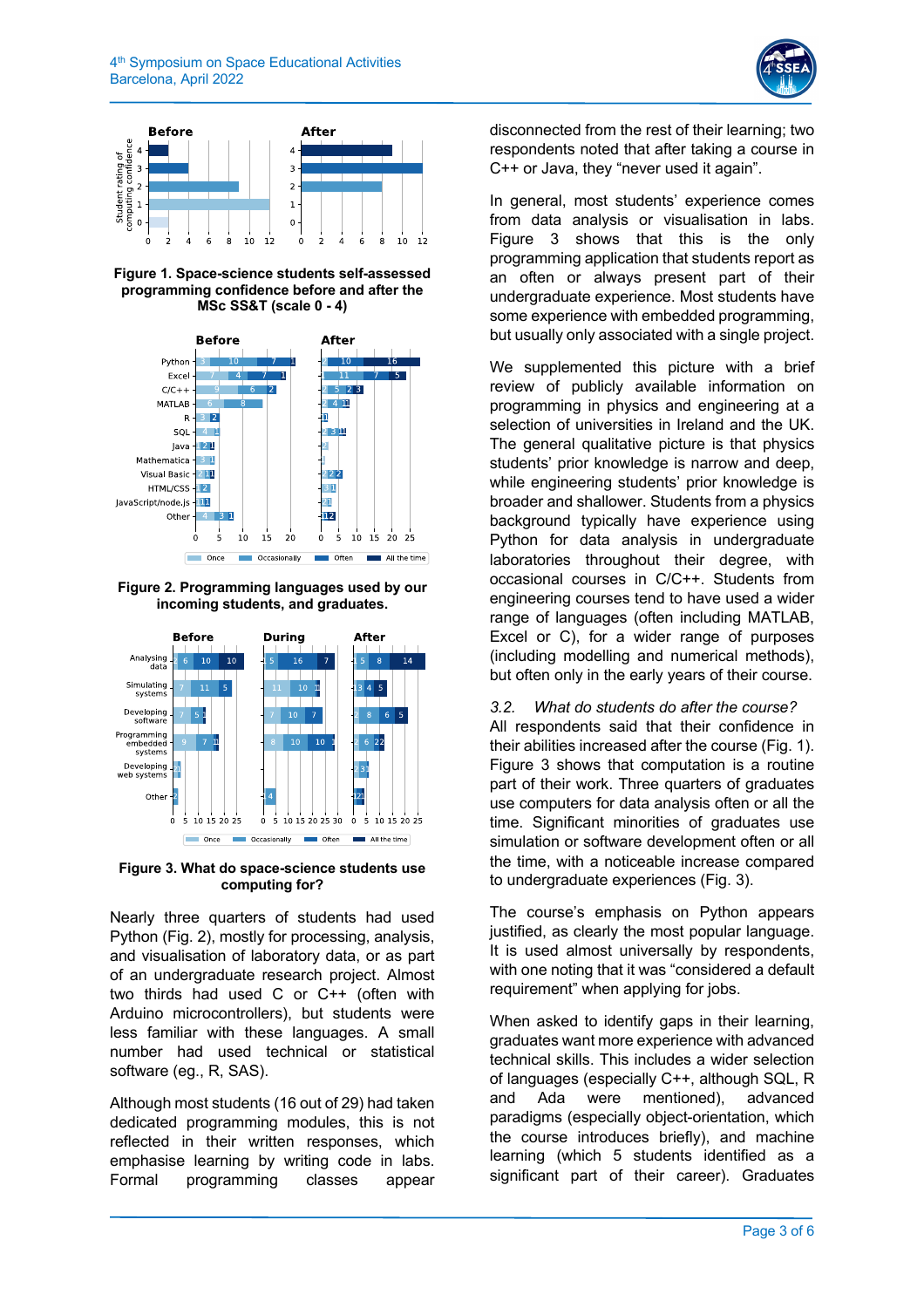

reported that the course gave them a "much more realistic expectation of what to expect to do in the workplace", but they want to develop skills including a better understanding of the software development cycle, and of what professional, production code should look like.

# *3.3. What do students find helpful?*

About half of responses identify the software development for their balloon experiment as the most useful part of the course, highlighting its scope and complexity ("the most complex coding project I had engaged with"), the need for robustness ("[creating] code that…would work every time"), the new technical skills learnt (particularly object-oriented programming and concurrency), and "the importance of clarity in code for collaborative programming".

Students mentioned "structuring code" most often as the most valuable skill that they developed during the course. They mention that this helps with "better layout", with writing "good code that… can be read easily", and with "trying to break…problems into smaller chunks". They identify its role in enabling collaboration, noting that "being able to explain code to others… is much easier when code is structured neatly". and that "compartmentalisation…simplifies comprehension for larger projects".

Generally, these comments about collaboration and structure suggest that graduates see a gap between the simple problems they meet as undergraduates and the more complex problems they face in industry or research, and that they need help to cross this gap.

# *3.4. What do students find challenging?*

The responses show that students find the amount of new material and the steep learning curve challenging. A quarter of respondents identified "adapting to a relatively new language", knowing what level of ability was expected, or finding appropriate resources as a source of difficulty at the start of the course. A similar number of students identified difficulty learning more advanced skills (eg., model fitting, objects, and embedded systems).

Students also identified challenges in the step up to more complex and open problems, in which you "really had to think for yourself" to come up with solutions, and where the program structure needs to be considered as part of this.

*3.5. What do students expect on the course?*

Students generally appear to be surprised by the level and nature of the programming that they encounter on the course. 15 respondents mention that there was more than they expected, while only 1 said there was less (specifically, less low-level programming). Five respondents commented that they "ultimately really appreciated" the amount of programming on the course, suggesting that although they find the process (unexpectedly) difficult, they can see the benefit on reflection.

Four respondents said that the type of programming that they were asked to do was unexpected. They "expected to spend most… time on data analysis", but that the course "moved away from analysis". The "software development was a lot harder than [they] expected", but they feel that they can apply skills to "more real-world tasks now". This again suggests that undergraduate courses cover a narrower range of applications and skills than graduates use in the space sector.

#### **4. Step II — Defining the Problem**

In the next step in the design thinking process, we identify the problem to be solved. By reviewing the student responses, we have built a clearer picture of a typical space-science student's experience, wants and needs. Through our affinity mapping exercise, we then identified a set of emergent themes, each framed as a problem experienced by students:

- 1. what is good code? Students are unclear what makes code "good", and how to implement good practice.
- 2. managing expectations students are surprised by the level and nature of programming required by the course.
- 3. learning the basics students find it difficult to learn the Python language at the same time as course material.
- 4. finding support students want help to find additional learning resources.
- 5. managing larger problems students struggle to manage the amount of data generated in the Space Detector Lab, and to adapt to the larger project scope in the Satellite Subsystems lab.
- 6. learning advanced skills students find it difficult to learn the more advanced programming techniques that they use on the course.

Addressing these problem statements will form the basis of our course development work.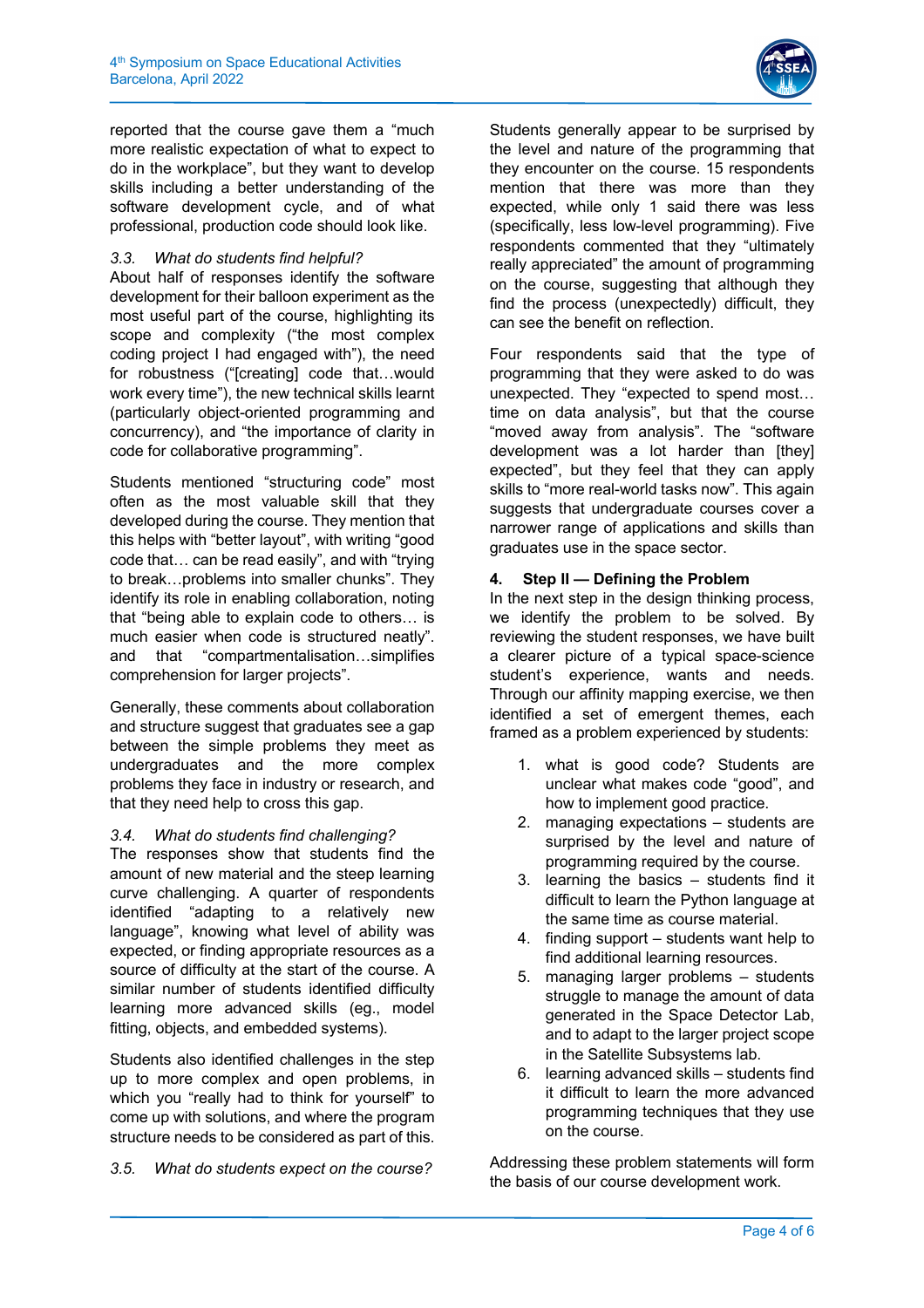

# **5. Step III — Implementing Solutions**

The last three stages in the design process ideation, prototyping, and testing — cover finding and implementing solutions to the problem(s) that we have defined. Using these problem statements and drawing inspiration from the students' questionnaire responses, we have trialled several interventions within the course in the current 2021-22 academic year.

# *5.1. Improved Assessment Rubrics*

We have introduced a new assessment rubric for code submissions, to address students' uncertainty about what makes good code.

The assessment rubric is based around 3 criteria: functionality, structure, and style. Each criterion assesses a distinct aspect of thinking about code. Functionality assesses how well the code does what it needs to do. The structure rubric assesses the organisation of code, with credit for code that is logical, flexible, and reusable, that uses compartmentalisation and abstraction appropriately, and that separates what is being done from how it is done. Style assesses how professionally the code is written, including readability, effective documentation, consistent styling, and writing idiomatic code.

By giving equal credit to these three areas, we encourage students to think about both what their code does and how it is put together.

*5.2. "Writing Programs in Python" Workshop* We ran a 3-hour introductory workshop to support this rubric, illustrating our expectations using a series of paired-development exercises.

The workshop consists of 3 activities. First, students are placed in pairs to peer-review another student's solution to a short pre-class coding exercise. The instructor then leads a class discussion on helpful and unhelpful practices in programming. They introduce the assessment rubric, with a live demonstration to illustrate how to transform bad code to good. Finally, the class divides into pairs for a pairprogramming exercise based on the popular "FizzBuzz" problem [11]. In this activity, pairs of students act alternately as programmer and reviewer in short (6 minute) programming sprints, with the reviewer guided to look at the structure and style of students' solutions.

Using collaborative exercises helps students learn to write code that communicates their intentions. Students see what makes good code by watching someone else write code, learning from the strengths and weaknesses of their practice, using the rubric as a guide. Introducing pair programming and code review also helps students to learn the professional skills needed to work as part of a software team, a skill which our graduates valued in their own careers.

### **6. Discussion**

#### *6.1. Who are our students?*

We can use our empathetic research in Section 3 to build up a profile of a "typical" member of the Space Science & Technology cohort.

Our typical student has previously used Python (or possibly MATLAB) for data analysis but has very little formal computing education. They like that the course teaches them code structure and collaboration, and they like learning advanced topics (including object-oriented programming and machine learning). They find that they struggle with the learning curve at the start of the course, and they are unclear about what is expected of them as a programmer.

Of course, this profile comes with the obvious caveat that it does not attempt to capture the academic and social diversity that our students bring to the course, and we must be mindful that any solution based on it cannot be a one-sizefits-all answer. Nevertheless, it suggests that postgraduate space science courses should not be afraid to emphasise advanced computational skills, but cannot assume students will have more than basic familiarity with coding.

#### *6.2. What special programming skills do space science students need?*

There is a gap between the programming skills our students learn on undergraduate courses, and the skills they need in industry. We can see this in the number of responses identifying "structure" as the most important skill they learn from our course. This tells us that students' previous experiences may have given them the basic literacy needed to complete small data analysis tasks, but have not prepared them to think about and solve the larger and more varied software development and data analysis problems they meet in the space sector.

Postgraduate space-science courses have an important role here. As well as teaching students space-sector specific knowledge and skills, they introduce students to the more complex computational problems that they may